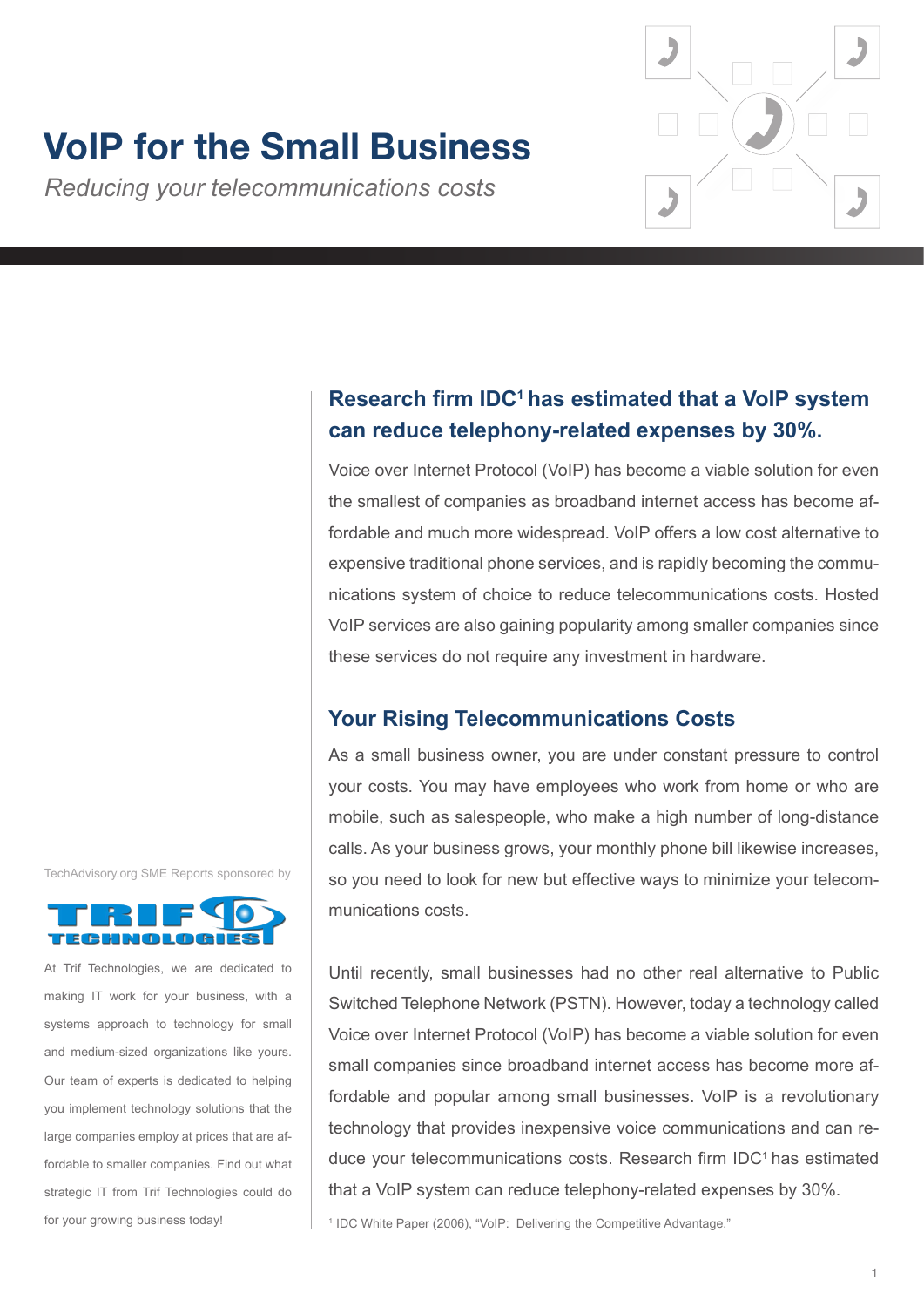"...The good news is that there are plenty of innovative VoIP companies ready to help. They range from voice-over-broadband and SIP-trunking providers to vendors of IP PBXes that work with such SIP trunks. Though they typically aren't bigname providers with huge support organizations, the sophisticated services they offer at least aim to make the small businesses that use them seem bigger."

> **Robert Poe VoIP News**

## **What is VoIP?**

Voice over Internet Protocol (VoIP), also called IP telephony, is the technology that allows you to make voice calls via the internet instead of traditional phone lines. You can make calls using a dial up connection or a broadband connection (however, a broadband connection is necessary for superior voice quality).



# **Types of VoIP Services Free VoIP services**

There are many free VoIP services that allow you to make free computerto-computer calls. These services are mainly designed for individual use, and include such services as Yahoo Messenger, MSN Messenger, and Google Talk. They provide you with instant messaging tools and also allow simple videoconferencing.

Skype is one of the most popular VoIP service providers, and most of its services are free. Skype allows you to make free Skype-to-Skype calls, video calls, and conference calls, and also provides an instant messenger tool. These free services work well for staying in touch with family and friends, but may not provide you with the voice quality and reliability needed for your professional ongoing business needs.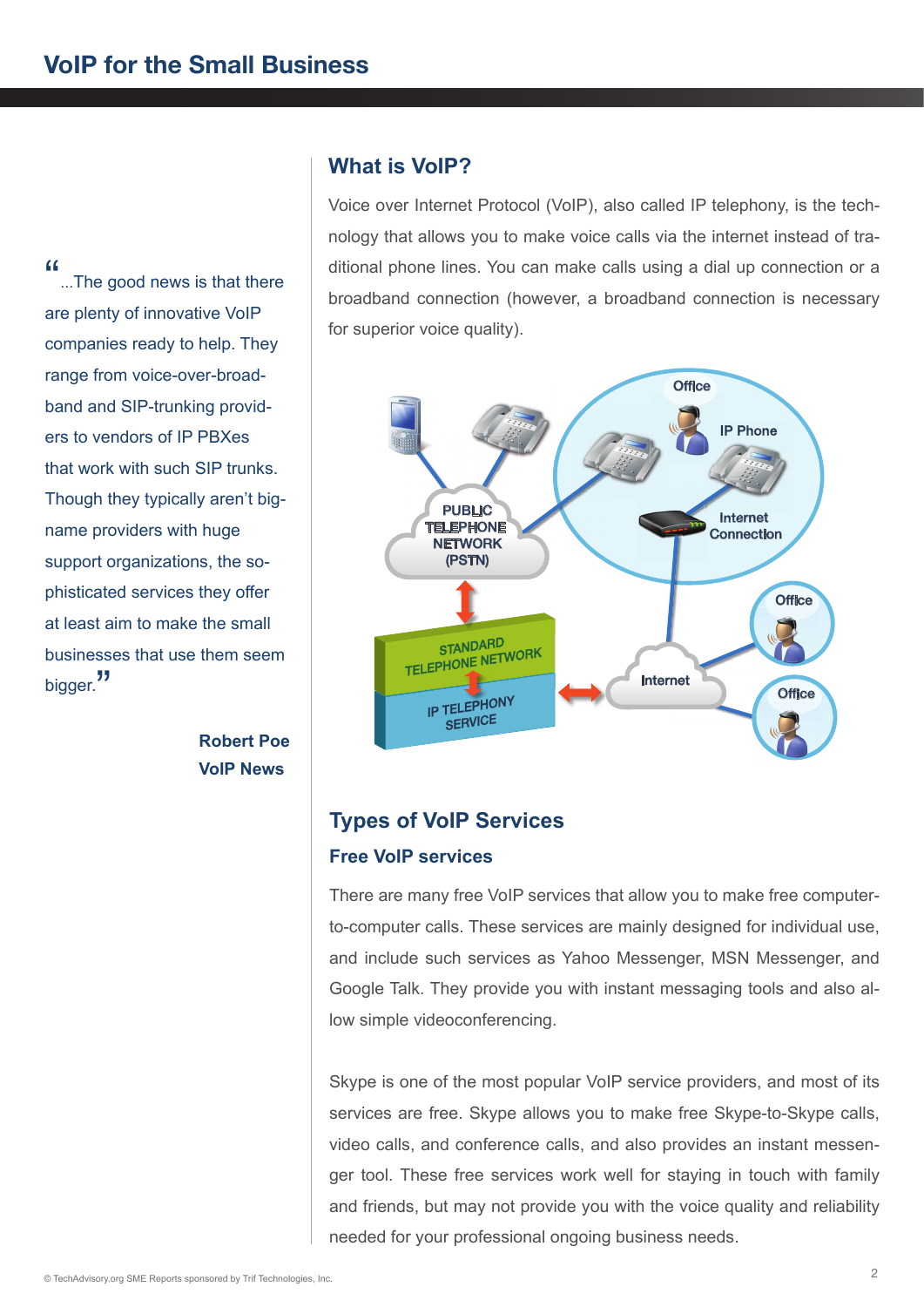#### **Business VoIP services**

These services are specifically intended for business use, offering the quality of services required by professionals, and consequently are not free. Companies offering business VoIP services include Packet8, Speakeasy, Vocalocity, Covad, and Vonage, one of the top leaders in internet telephony.

Vonage offers small business VoIP plans and charges a low, flat monthly fee for allowing you to make national and international calls. Skype also has a plan for business users which allows you to make unlimited phone calls (to a landline or cell phone) within the U.S.A and to Canada for a very low flat monthly fee. There are many such options in VoIP service providers offering a flat monthly fee from which to choose the best one to suit your requirements.

#### **How can VoIP Save You Money?**

VoIP offers many benefits and useful features over traditional telephony. The most significant benefit is that it saves your business money by reducing your phone bills, through network convergence, and by providing you with many useful features at no additional charges.

#### **Lower costs**

VoIP phone services are cheaper than traditional telephone services. If your business is making frequent long distance calls, then VoIP can dramatically reduce your phone bills as many VoIP service providers will allow you to make unlimited long distance calls at a very low flat monthly fee. For instance, if your staff is using conventional telephone services to make sales calls, your monthly telephone bill is probably hundreds of dollars per month. In contrast, if you choose to use a VoIP phone service such as Vonage for your business, you get unlimited local and long distance business calling within the United States and Canada for flat monthly fee of \$49.99 per line. International calls are charged at very nominal rate. If you are calling another Vonage number then the call is free, even if it is an international call.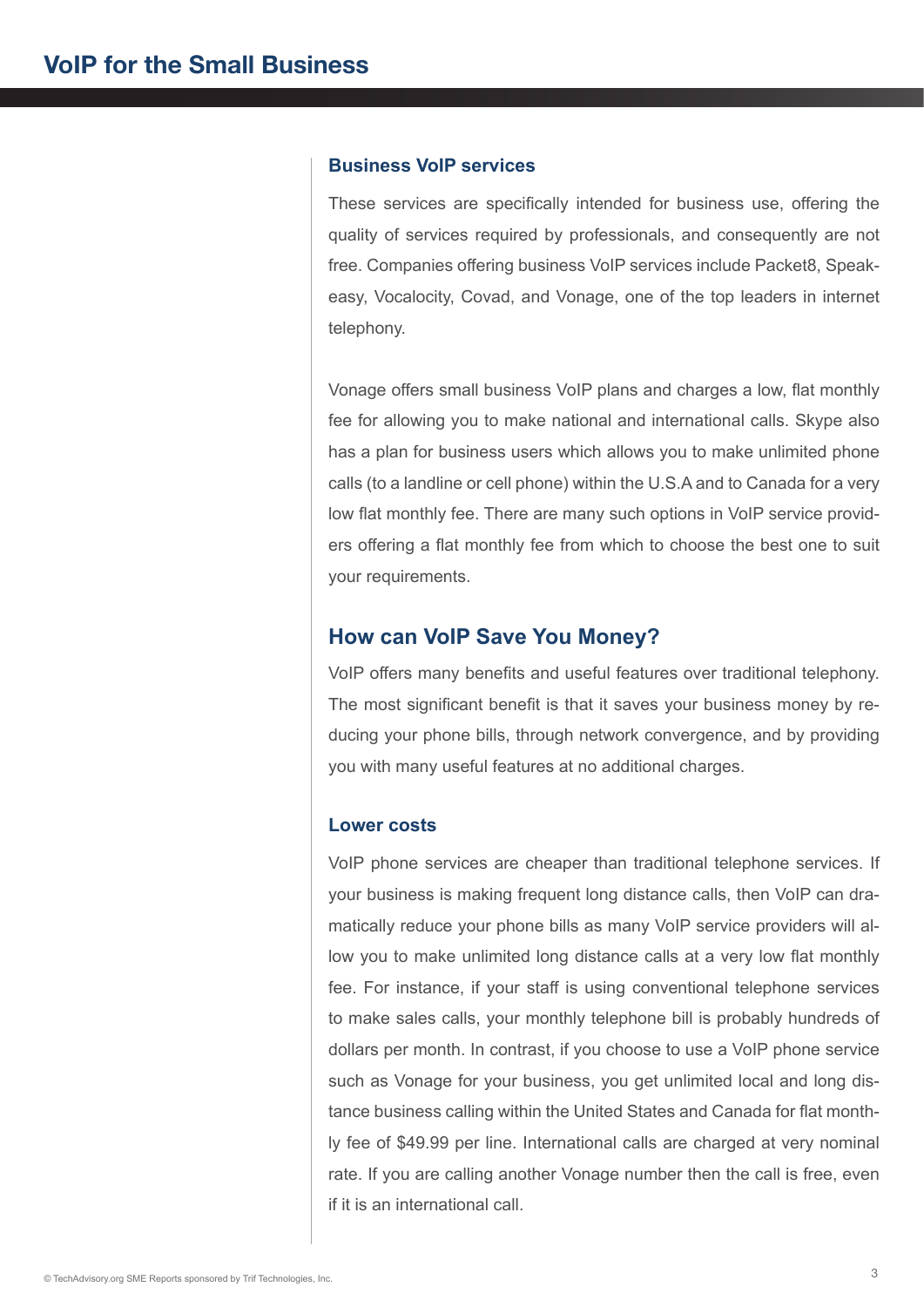"...VoIP phone services are cheaper than traditional telephone services. If your business is making frequent long distance calls, then VoIP can dramatically reduce your phone bills as many VoIP service providers will allow you to make unlimited long distance calls at a very low flat monthly fee.<sup>"</sup>

#### **No additional charges for special features**

Almost all of the VoIP service providers offer many useful features free of cost, as these services are bundled with a VoIP service. For instance, with Vonage VoIP, services such as a dedicated fax line, voicemail, caller display, call diversion, call waiting, and 3-way conferencing are free.

#### **Savings on adds, moves, and changes**

As your business grows, many new employees may be added to your company, and over time some of your existing employees may leave the company. With a traditional phone system, adding a new phone line or changing an existing line is an expensive and a very time consuming job, often requiring the services of an expert who charges per service call. VoIP is very suitable for your growing business needs as adds, moves, and changes are very easy to perform yourself via a Web-based control panel.

#### **VoIP increases your employees' productivity**

VoIP provides you with several large, enterprise-level communications capabilities, such as auto-attendant (answering system) and find/follow features. Until now, these capabilities were very expensive and were only possible through Private Branch Exchange (PBX) telephony systems. However, with today's VoIP solution, your small business can have access to these advanced capabilities. For instance, your company can have access to a find/follow feature that permits rerouting of calls automatically to employees wherever they are located. With this facility your employees can choose to have calls follow them from a traditional desk phone to their cell phone or even to their e-mail boxes.

#### **No need for separate networks**

With VoIP, you do not need to maintain separate networks for voice and data. You can converge both networks into a single network, making the overall management quite simple.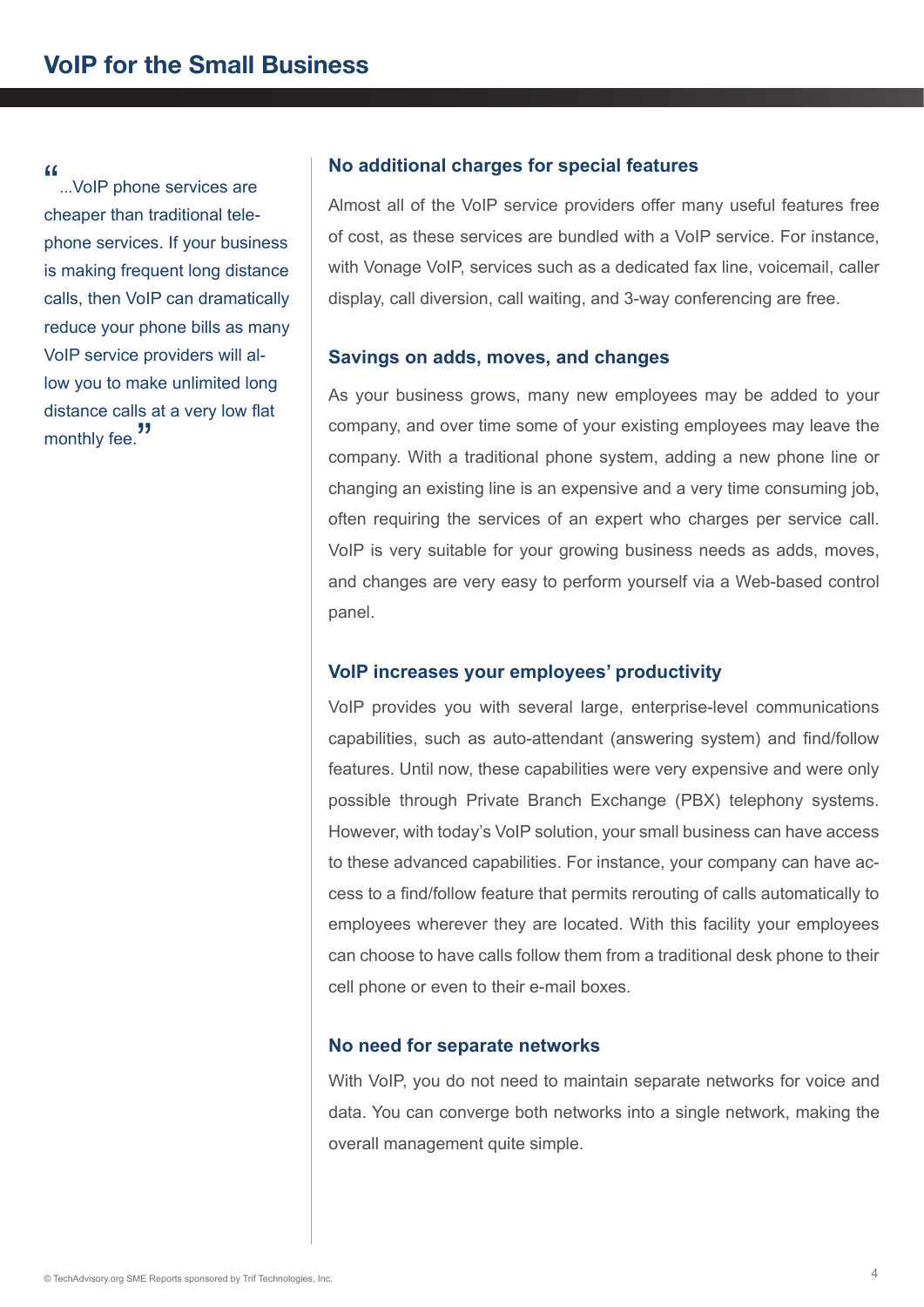# **Hosted VoIP vs. Premises-Based Key Benefits of Hosted VoIP**

You have two options available to you: you can manage your VoIP system in-house, or you can opt for hosted VoIP services. In a premisesbased model, all hardware related to the IP phone system will reside at your company's site. You will purchase, install, and maintain all the equipment, and you will need in-house expertise to operate the system. Premises-based systems are complex to install and maintain. In addition, you must invest money in equipment.

In contrast to a premises-based system, hosted VoIP solutions involve no upfront costs. All the equipment is managed off-premises by a service provider, and there is no physical hardware onsite to maintain. The service provider maintains and supports the equipment, and you get the services for a flat monthly fee.

Small companies are quickly adopting the hosted Voice over IP (VoIP) model as it is the more reliable and cost effective solution. You get services at flat monthly expenses based on the number of lines and features.

A leading consulting firm, AMI Partners2, which forecasts trends among small and medium businesses, predicted that hosted VoIP spending will grow at a compounded annual growth rate (CAGR) of 56.9% between 2005 and 2010, and most of this growth will come from the small business segment (companies with up to 99 employees), which will grow at a spectacular 69% on a cumulative basis for the next 5 years.

## **Conclusions and Recommendations**

Until recently, smaller companies have had no real alternative to expensive conventional phone systems. Now, as broadband internet access has become affordable even for small businesses, VoIP is becoming a cost-effective, feature-rich alternative to traditional phone systems. Small companies are quickly adopting hosted VoIP solutions to lower their telecommunication costs.